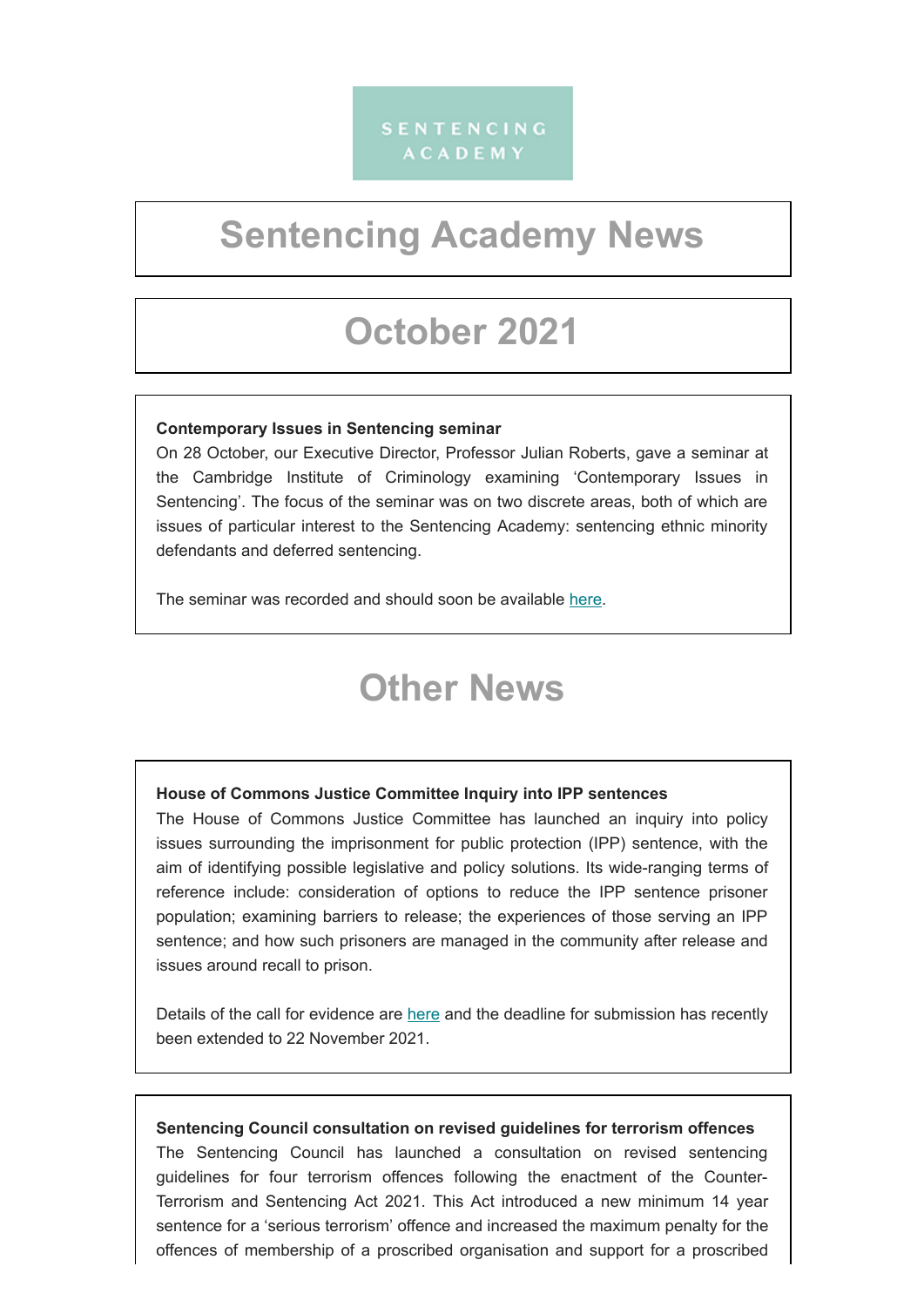organisation to 14 years' imprisonment. The current guideline for terrorism offences is to be revised to take account of these recent legislative changes.

The consultation document is available [here](https://www.sentencingcouncil.org.uk/wp-content/uploads/2021-Terrorism-consultation-paper-FINAL.pdf) and the accompanying data tables are available [here](https://www.sentencingcouncil.org.uk/publications/item/terrorism-revised-data-tables/). The consultation closes on 11 January 2022.

#### **Ministry of Justice announces expansion of the use of tagging and increased funding for "Community Payback"**

The Ministry of Justice has announced increased funding for the tagging of offenders which will almost double the number of people who can be tagged at any one time from 13,500 this year to approximately 25,000 in 2025. It would appear that the increased use of tagging will primarily be aimed at three categories of offenders: those convicted of acquisitive offences; alcohol-related offending; and offending relating to domestic abuse.

Also announced by the Ministry of Justice is up to an extra £93 million over the next three years to recruit 500 additional community work supervisors and develop new national partnerships between the Probation Service and major organisations to deliver increased unpaid work as part of non-custodial sentences. The Ministry of Justice cites its arrangement with the Canal & River Trust as its first such agreement.

Details of the announcements are available [here](https://www.gov.uk/government/news/tens-of-thousands-more-criminals-to-be-tagged-to-cut-crime-and-protect-victims) and [here](https://www.gov.uk/government/news/offenders-to-pay-back-society-more-visibly-under-90-million-plan).

### **Other Publications**

#### **Exploring sentencers' views of the Sentencing Council's Totality guideline**

The Sentencing Council has published a research report that explores the views of magistrates and judges who use the Totality guideline. Totality issues arise when an offender falls to be sentenced for multiple offences at the same time or when the offender is already serving a sentence for another offence at the time of sentencing. The challenge for sentencers in these scenarios is to craft a sentence that is proportionate to the overall offending but, where there are multiple victims, does not undervalue the impact the offences have had on each victim.

The Totality guideline, which came into force in June 2012, was one of the Sentencing Council's earliest guidelines and this research sought to: understand how sentencers use the guideline; explore sentencers' attitudes towards the guideline; and identify any potential problems or issues. The report presents a mixed picture of how the guideline works in practice. Whilst most respondents considered the guideline to be helpful, suggestions for improvement in terms of both content and format were made. Following this research, the Sentencing Council has decided that it will review the Totality guideline and consult on proposed changes next year.